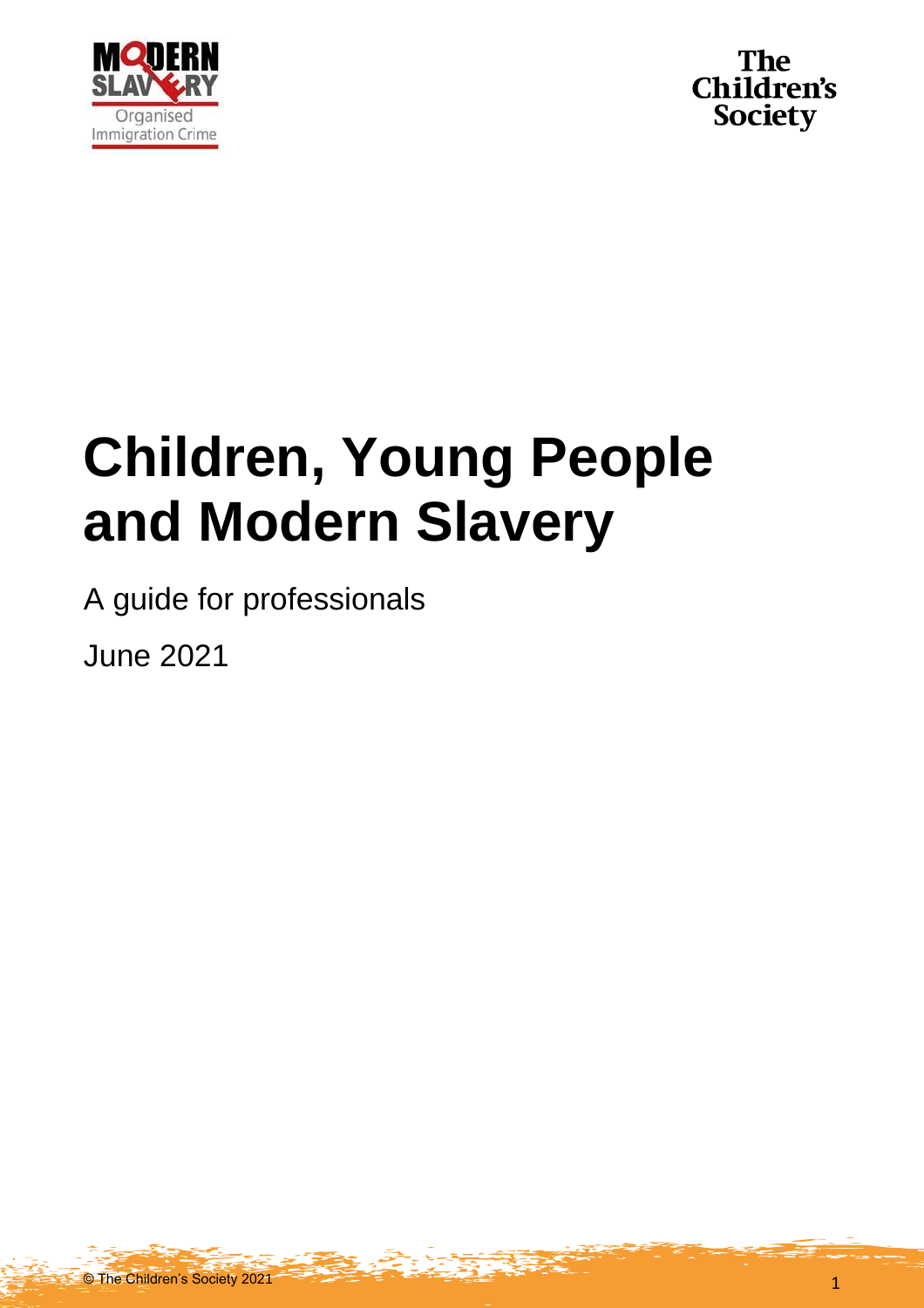



# **Modern Slavery and Human Trafficking**

# **Understanding Modern Slavery and Human Trafficking**

**Modern Slavery** – If a child is treated as if they are 'owned' (like a piece of property) by someone or if they are made to work somewhere and are unable to leave then this is called Modern Slavery.

**Human Trafficking** – A child should be recognised as a trafficking victim if the following two things have taken place:



Trafficking and Modern Slavery are forms of child abuse and are a serious violation of human rights. This abuse can happen anywhere and the number of victims identified in the UK has grown each year since 2015.

As with all forms of child exploitation, it involves an imbalance of power between the young person and those who are controlling them (for example because of age or status).

**International trafficking** - Some children and young people are trafficked internationally into the UK from other countries. These children have often experienced exploitation and abuse in their own country, on the journey and when they arrive into the UK. They are commonly deceived about life in the UK through promises of safety, education and well paid work only to instead experience horrific abuse.

Many young people's identity documents are created and controlled by their traffickers and they are told that they have debts incurred from bringing them into the country which they need to work to repay. As a result of arriving into a new country, facing language barriers and having little or no support network the young people are often totally reliant on their traffickers.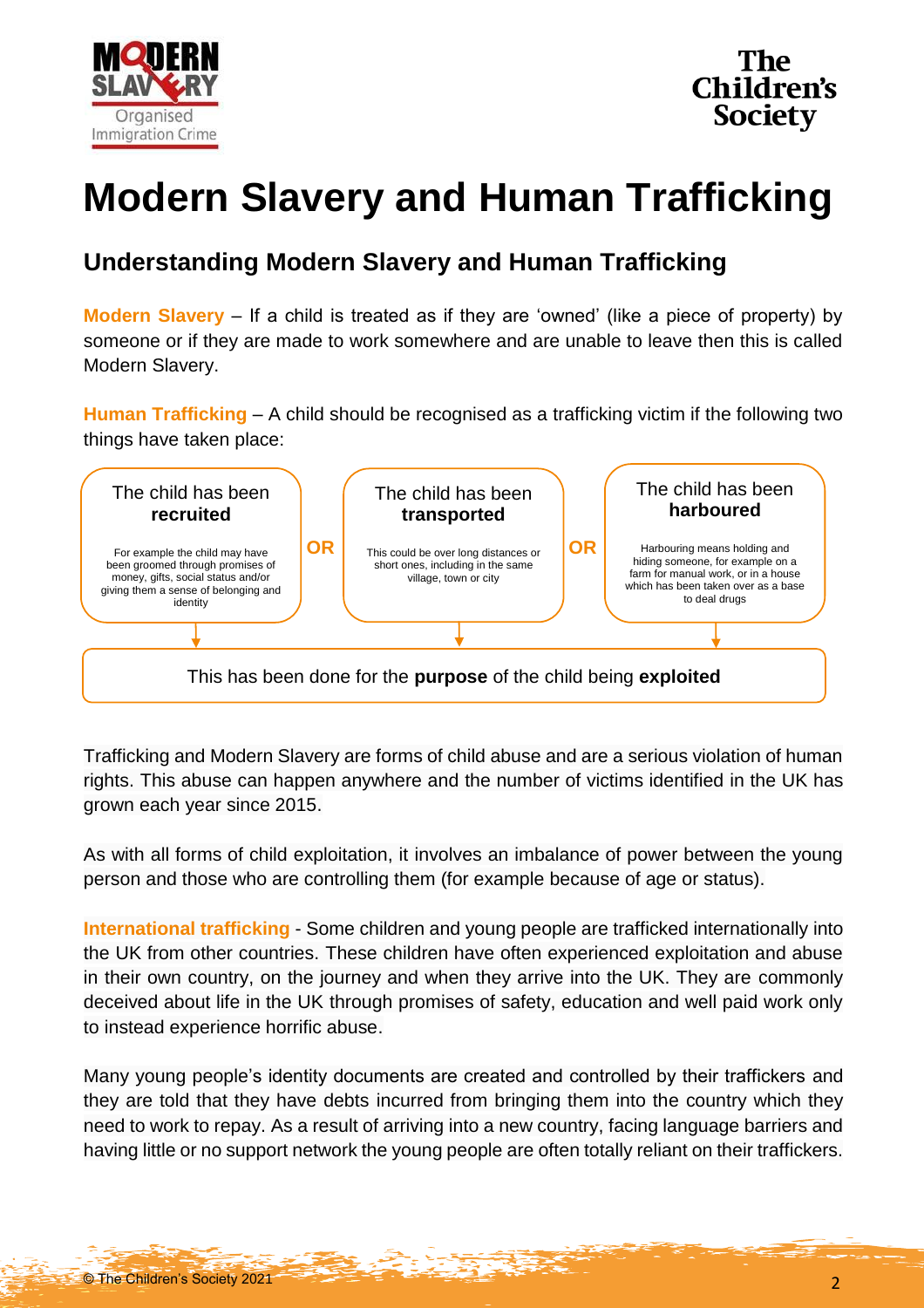



**Domestic trafficking** – British children and young people are also targeted for grooming and exploitation and are trafficked all around the UK. Young people internationally trafficked into the UK can also be re-trafficked within the UK.

## **Grooming**

**Grooming is when someone builds an emotional connection with a child to gain their trust for the purposes of abuse or exploitation.** Children can be targeted by perpetrators in person or online including through social media and gaming platforms. All children are susceptible to grooming due to the innate vulnerability of being a child.

Perpetrators use a range of strategies to build connections and trust with a child and often seek out unmet needs and vulnerabilities to exploit. Perpetrators use power imbalances and a range of techniques to exert control over children including threats, coercion and deception to trap them into exploitation.

#### **Target**

- Observing children
- $\blacksquare$  Finding out their vulnerabilities, needs and wants
- Gaining and developing trust
- Manipulating children to recruit them
- Glamorising their lifestyle
- Sharing information with others in the group

#### **Test**

- Test out children's loyalty
- Offer them protection
- Give a sense of belonging
- Might create a dependency
- $\blacksquare$  Introduce them to more established members
- Ask for favours
- Ask to recruit others

#### **Trap**

- Experiences of physical, sexual and psychological violence
- Trafficking
- Humiliation and control
- Reinforced dependency
- **Blackmail**
- Debt bondage
- Isolation from family, friends and society

Due to the grooming, manipulation and coercion, children who are being exploited or abused may not understand or recognise they are being exploited. As a result, it can be difficult for a child to talk about what might be happening to them. Children may feel scared about what might happen next and they may distrust the police and other adults in authority. Perpetrators actively foster and encourage this fear and distrust to their benefit.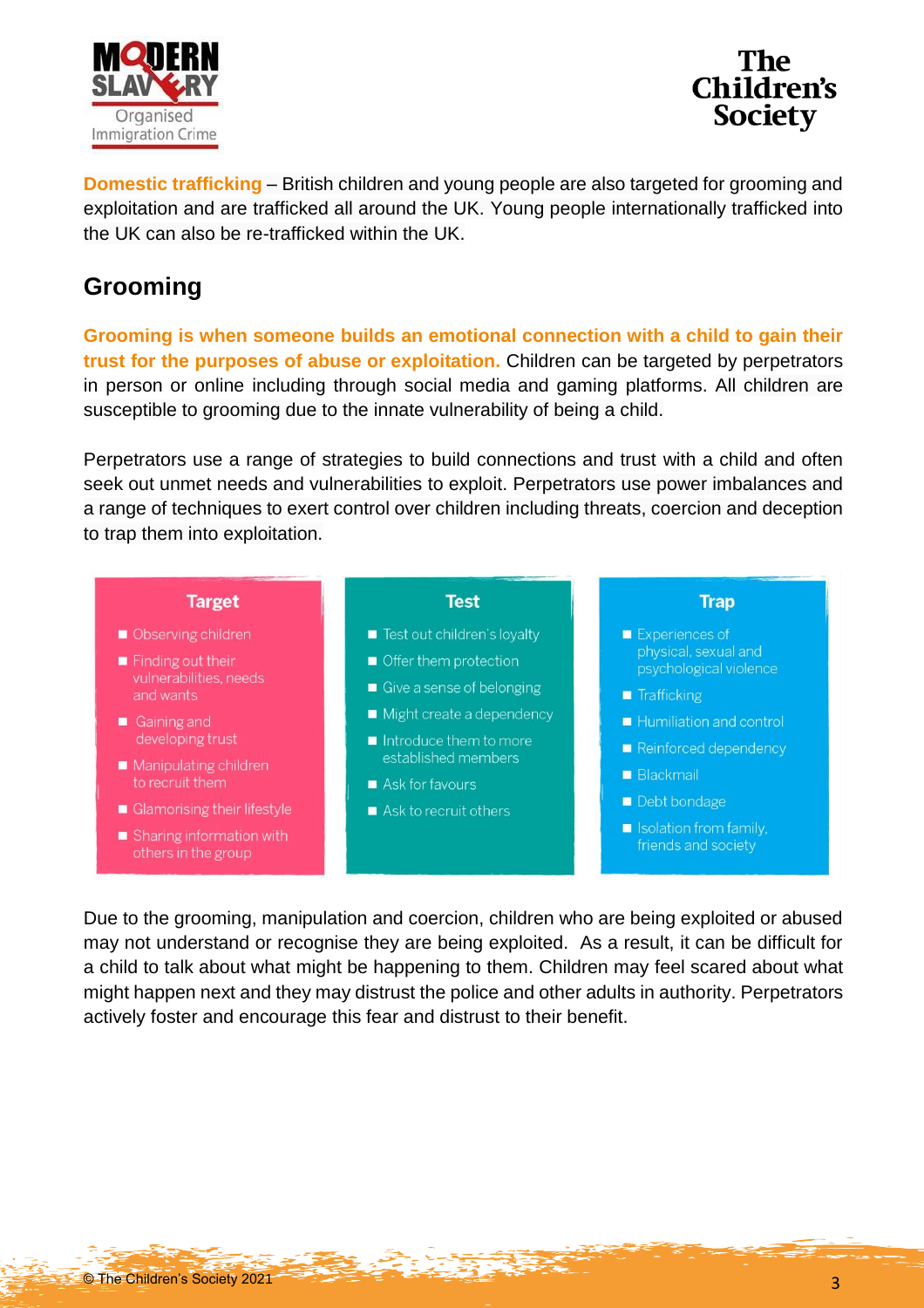



# **Forms of child exploitation**

Modern slavery of children and young people in the UK takes a variety of forms including but not limited to:

#### **Sexual exploitation**

Child sexual exploitation is a form of sexual abuse. It occurs where an individual or group forces, manipulates or deceives a child or young person into any sexual activity for their own benefit. It can include the young person being forced or coerced to engage in direct sexual contact or to send indecent photographs or videos.

**Example:** Ali is 16 years old and believes she is in loving relationship with Morgan who is 24. Morgan is controlling and threatening towards Ali, and uses emotional abuse to manipulate her. Morgan is involved in arranging parties where sexual exploitation takes place. Morgan regularly transports Ali to these parties and provides her with alcohol while there. One day Ali finds out that Morgan has taken several videos and photographs of her being sexually assaulted at the parties. Morgan threatens to post the photos and videos online if Ali doesn't introduce more young people to him and bring them along to the next party.

#### **Criminal exploitation**

Child criminal exploitation is when children and young people are forced or manipulated to commit crimes for the benefit of their exploiter(s). This can include the young person being coerced or forced into drug trafficking and cultivation, forced begging, money laundering, ATM/credit card theft, pickpocketing, vehicle theft and carrying out robberies or acts of violence.

**Example:** Charlie is 15 years old and is being exploited by an organised crime group to distribute drugs. The group have been using Charlie to move drugs around the local area for several months now. Charlie originally saw those controlling him as friends but has begun receiving threats of violence. Charlie has been provided with a train ticket and told to travel to an address in another area as he will 'earn more money'. When stopped by the police, Charlie is aggressive and attempts to run. Charlie is fearful of further violence from the perpetrators now the drugs and money have been seized.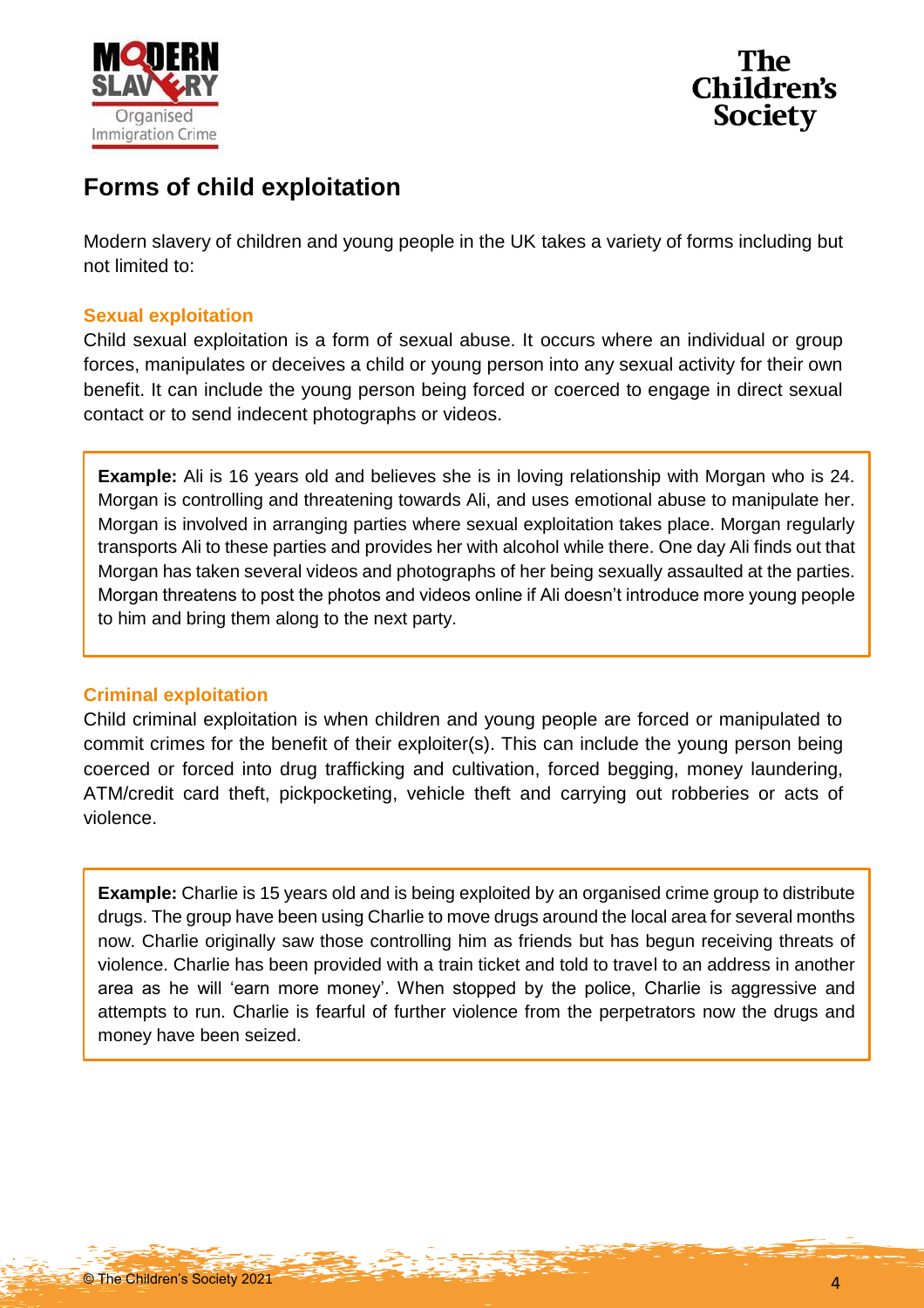



#### **Financial exploitation**

Perpetrators of exploitation may also financially exploit children and young people, for example by blackmailing them for money. In addition, children and young people can be groomed to hold, store, move or transfer money on behalf of an Organised Crime Group.

**Example:** Sam is 17 years old and was groomed online via a social media platform. Sam was initially asked to hold money in their bank account which they did not realise was obtained from criminal activity. The perpetrator went on to blackmail Sam with details of the crime they had committed by holding this money. Sam was then coerced into grooming other children to share their bank details and made to send indecent imagery of themselves to the perpetrator.

#### **Forced labour**

Forced labour is when a child or young person is forced to work under the menace of any penalty for little or no money. They may be forced to work in environments such as farms, building sites, hair salons, nail bars, car washes or takeaways.

**Example:** Vu is 14 years old and originally from Vietnam. Vu is currently living with a Vietnamese couple they say took them in when they arrived alone in the UK. Vu regularly appears tired and anxious, struggles to concentrate in school and rarely completes homework. Vu has disclosed working in a nail bar since entering the UK but says they are 'only training' despite working in the nail salon most days and for long hours at weekends.

#### **Domestic servitude**

Domestic servitude is when a child is confined to a home to do housework such as cooking, cleaning, and childcare.

**Example:** When 16 year old Elvira arrived in the UK, she thought she had escaped the abuse she'd faced as a domestic worker in Qatar. However Elvira was taken to a luxury flat in London, where her abuser, the sister of her "madam" in Qatar, made her work 20 hours a day and allowed her only left over food and no wages. Elvira is trapped in a life of servitude, while metres away central London bustled with shoppers.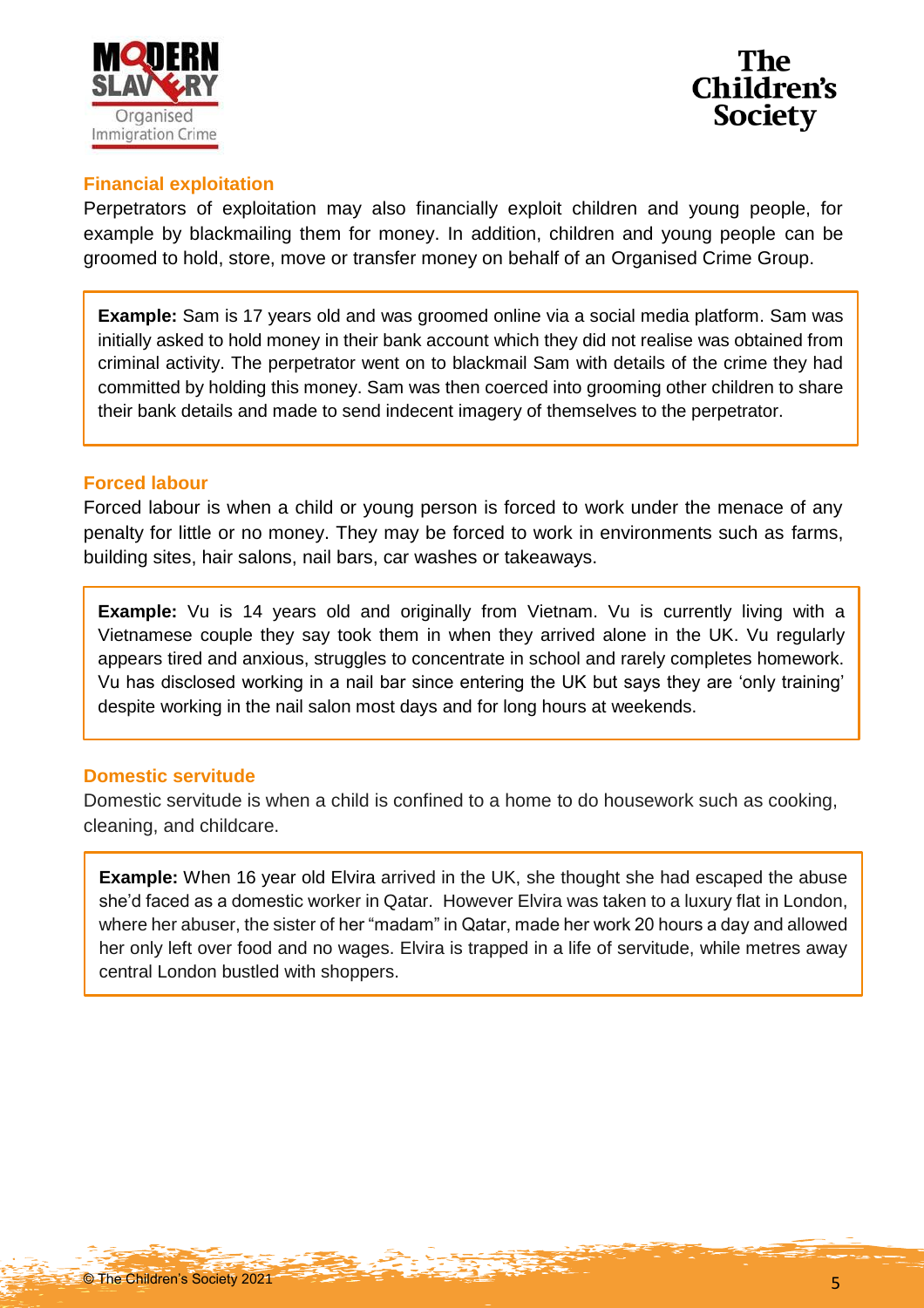



#### **Forced or child marriage**

Forced/child marriage when a child or young person is forced to marry against their will. They are viewed as something to be traded and used for sexual activity and housework.

**Example:** During the school holidays, 16 year old Jamelah travelled to Somalia with her family. It soon became apparent to Jamelah that the purpose of the trip was for her to meet her new husband. Jamelah was told that if she did not marry the 34 year old man, she would bring shame to her family. Jamelah no longer had access to her passport and was not allowed back to the UK until she was married. Soon after they married, Jamelah was subjected to sexual abuse and rape.

# **Signs and indicators**

Children and young people who are being exploited may not always appear vulnerable. Changes in young people's behaviour could indicate exploitation. Look for things that don't seem right and listen to your instincts, **if something doesn't feel right, it may not be.**

#### **Some signs that you might notice could include the child or young person**:

#### **Physical**

- Having unexplained or untreated injuries
- Giving varying accounts for injuries or accounts that do not reflect the injury
- **Appearing malnourished, unkempt or dishevelled**
- Experiencing sexually transmitted infections or unwanted pregnancies
- Standing out from other family or household members in terms of their presentation and quality of clothing
- Having poor living conditions and staying in environments that are cramped or overcrowded

#### **Travel and movement**

- Staying out late or going missing, even for short periods of time
- **Being found in areas far from their home**
- Being transported to or from the scene of a crime
- **Possessing train tickets or other travel documents to areas they have no connection to**
- Being found repeatedly 'fare-dodging' outside of their local area
- **Travelling in private cars or taxis at unusual times for no known reason**
- **Being unable to leave the house on their own or having their movements monitored**
- **Being locked in a room or otherwise having their movement restricted**

#### **Behaviour and emotional wellbeing**

- Appearing angry, fearful, anxious, withdrawn or confused
- Expressing anger, aggression and overconfidence or not caring what happens to them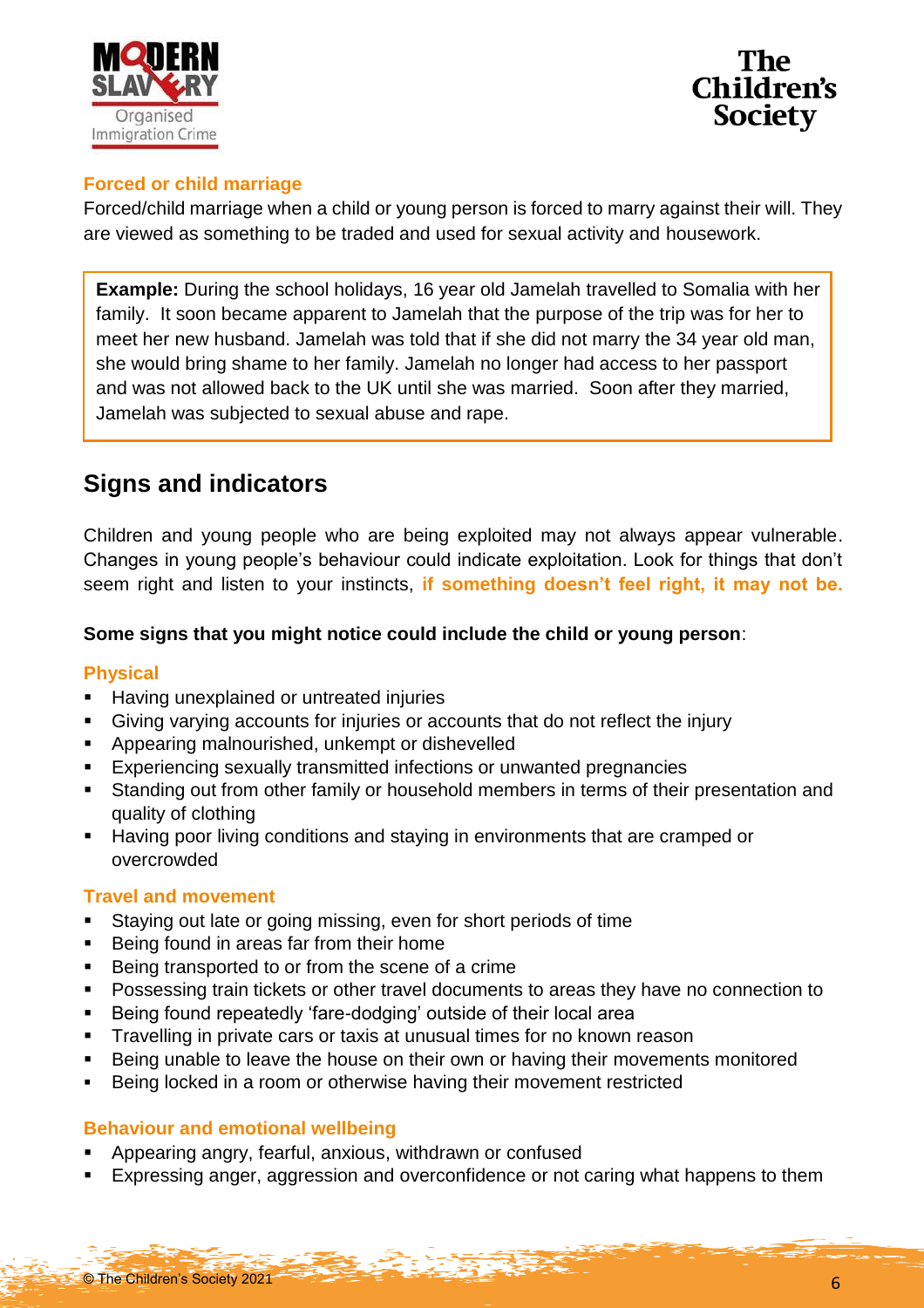



- Displaying increasingly disruptive or aggressive behaviour, this could be a sign of trauma
- Experiencing significant changes in their emotional wellbeing
- Becoming secretive about their whereabouts and activities
- Appearing under the control or influence of others

#### **Gifts and unexplained items**

- **Talking about gifts or money they have received**
- **Having a new phone or possessing more than one phone**
- Having unexplained or out of character acquisition of money, clothes, accessories, credit, jewellery and other items or gifts
- Carrying lots of cash

#### **Education**

- Not attending education
- **Going missing from their education setting**
- Arriving late to school/college or having unexplained absences
- **Struggling to concentrate and not completing homework**

#### **Communication**

- Appearing worried about being away from their phone or controlled by their phone
- Receiving a large number of calls or messages
- **Appearing anxious to immediately respond to texts, messages or phone calls**
- Using sexual, drug related or violent language that you wouldn't expect them to know
- Avoiding eye contact and letting others talk for them, even when addressed directly
- Giving accounts which seem coached or rehearsed

#### **Other**

- Not having access to their identity documents
- Being reluctant or unable to give details of accommodation or other personal details
- **Having large, unexplained gaps in their personal history**
- Expressing excessive concern about their family (in the UK or their country of origin)
- **Unusual sleeping patterns**
- Being found begging, in a cannabis factory or cuckooed property.

*Please note, this is not an exhaustive list.*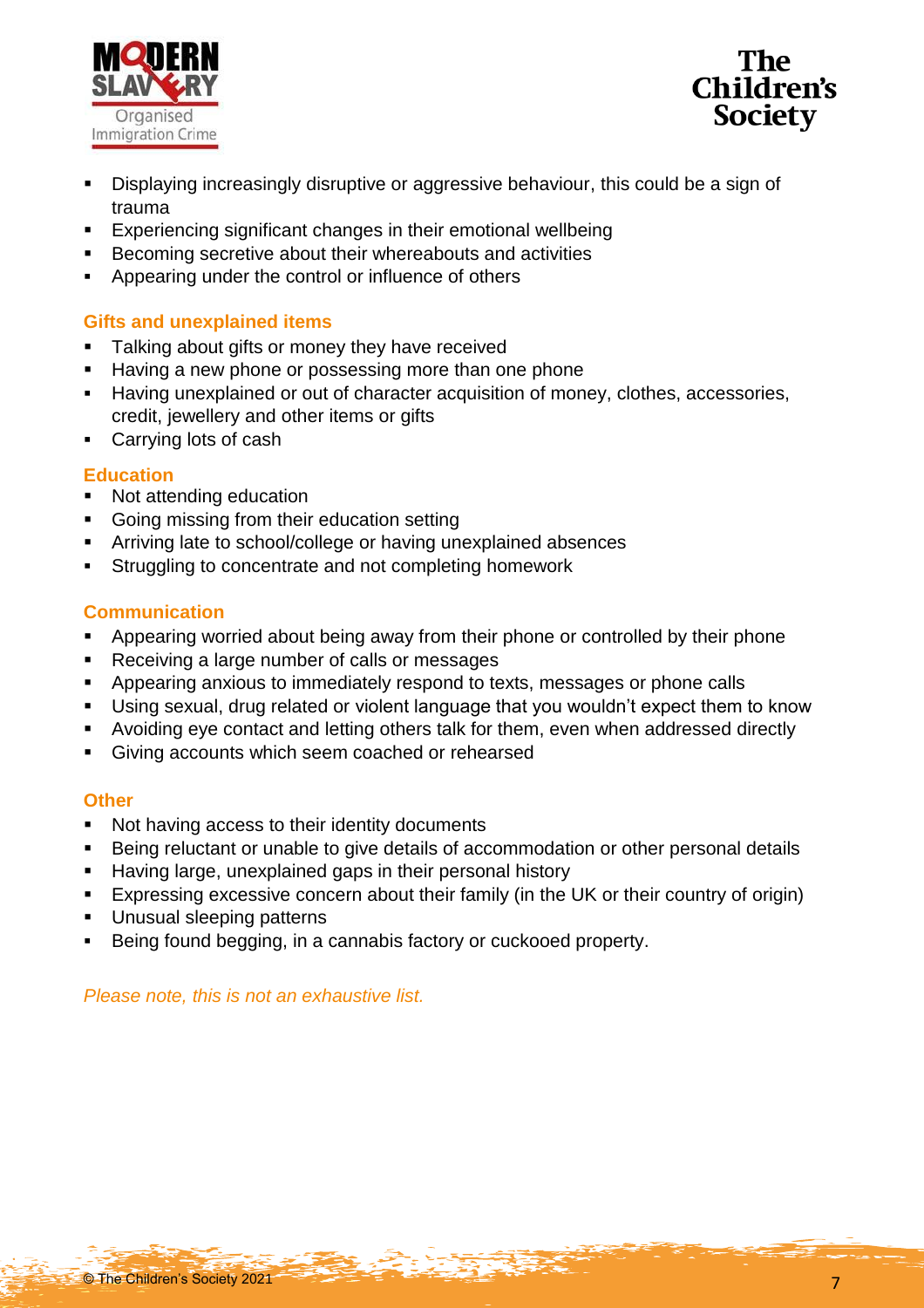

Children's **Society** 

# **Responding to concerns**

#### **If you suspect that a child or young person may be a victim of modern slavery**:

- Follow your organisations safeguarding policy as **Modern Slavery is a form of abuse**.
- Seek support and talk through your worries. Some organisations that can provide advice are listed at the end of this document.
- Children need to feel safe and heard. Remember the child is not to blame. Anyone can be targeted for grooming and exploitation and perpetrators will use a variety of tactics to manipulate, coerce and control victims.
- **Think about how to discuss your concerns with the young person** where would be most appropriate for this conversation to take place and who is best placed to initiate the conversation?
- Report your concerns to your **Local Authority Safeguarding Hub** alongside any evidence or intelligence.

#### **Reporting concerns to the Local Authority Safeguarding Hub:**

- If you suspect that a child may be a victim of modern slavery, make a **safeguarding referral** to the Local Authority Safeguarding Hub for an assessment to take place.
- You can find contact details for your local council's children's social care department via **[https://www.gov.uk/report-child-abuse.](https://www.gov.uk/report-child-abuse)**
- As part of the Local Authority assessment, an NRM referral should be submitted once all information sharing has taken place.

#### **Reporting concerns to the police:**

- If you suspect modern slavery, report to the police on **101**. In an emergency always contact **999**.
- If you would rather remain anonymous, you can contact the independent charity Crimestoppers online via **[www.crimestoppers-uk.org](http://www.crimestoppers-uk.org/)** or call **0800 555 111.**

#### In some areas of the UK, children can access the support of the **[Independent](https://www.gov.uk/government/publications/child-trafficking-advocates-early-adopter-sites)**

**[Child Trafficking Guardianship](https://www.gov.uk/government/publications/child-trafficking-advocates-early-adopter-sites) (ICTG) Service**. If the child you are concerned about lives or has links to Wales / Cymru, East Midlands, West Midlands Combined Authorities, Bedfordshire, Gloucestershire (including Bristol), Warwickshire, all London Boroughs, Hampshire and the Isle of Wight, Kent, Surrey, Essex, Greater Manchester, North & West Yorkshire, Lancashire or Merseyside, submit an online ICTG trafficking **[referral form.](https://www.barnardos.org.uk/what-we-do/protecting-children/trafficked-children/ICTG-service-referral-form)**

The Modern Slavery & Exploitation Helpline is a free, independent and confidential service available 24/7. The helpline provides information and advice about any modern slavery issue to potential victims, businesses, the public and statutory agencies. Call the helpline on **0800 012 1700.**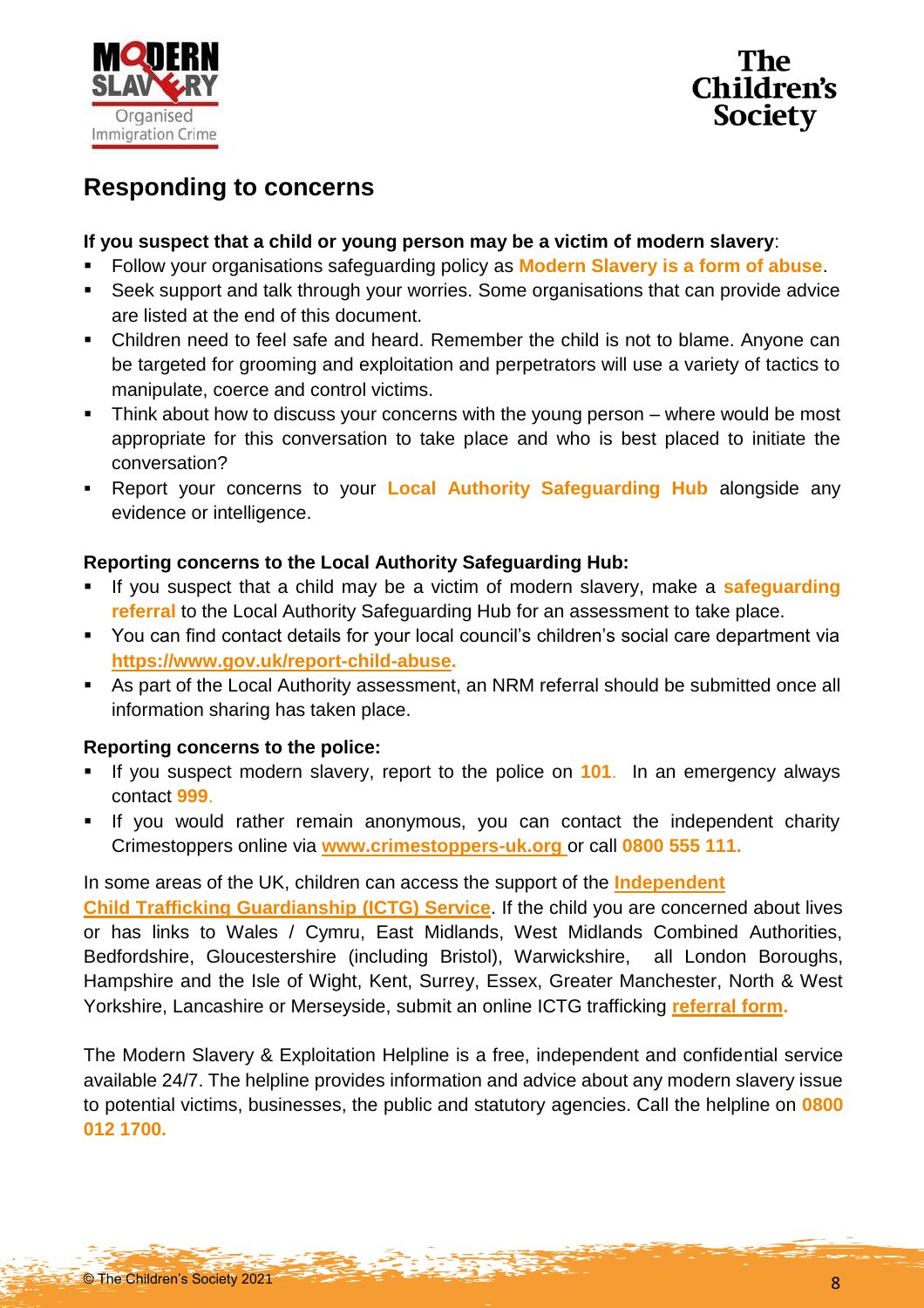



The NSPCC helpline is staffed by trained professionals who can provide expert advice and support relating to any concern regarding a child. Call their helpline on **0808 800 5000**, email **help@nspcc.org.uk** or use their **[online reporting tool.](https://www.nspcc.org.uk/keeping-children-safe/reporting-abuse/report/report-abuse-online/)**

## **National Referral Mechanism**

The **National Referral Mechanism (NRM)** is the process used to identify and support victims of trafficking in the UK. The NRM is also a useful tool for disrupting perpetrators of exploitation. To be referred to the NRM the young person first needs to be referred to an organisation with 'first responder' status, for example police, children's social care and some charities.

#### **Statutory agencies (including police and local authorities) have a duty to report suspected trafficking cases under Section 52 of the Modern Slavery Act 2015.**

A child does not have to provide their consent to be referred into the NRM. This means if an agency is dealing with a potential child victim of Modern Slavery or Human Trafficking they **must** refer them. It is crucial to remember that you only need to think a child **may be**  experiencing this form of abuse. You do not need to know for sure.

The referral form can be accessed via this link: **<https://www.modernslavery.gov.uk/start>**

#### **The importance of multi-agency working**

It is important to remember that the NRM is an **evidence gathering process**. A nominated lead agency should make the referral, ensuring that they receive input from all other relevant agencies who have information regarding the child's experiences as a victim. This will often include statutory agencies but it is also vital to include relevant information from third sector partners. Providing more detailed information will help improve decision making and outcomes within the NRM. It also helps to avoid multiple NRM applications being made for the same individual, which can contribute to delays in the system.

Submitting information to the NRM should be an ongoing process. Following completion of the initial referral, any professional working with the child can submit additional information or evidence that would be helpful in making a decision about whether the child is a victim of modern slavery. This could include further indicators that have been observed, disclosures or incidents which have happened since the initial referral. New information should be sent to **[nationalreferralmechanism@homeoffice.gov.uk.](mailto:nationalreferralmechanism@homeoffice.gov.uk)**

Please note, at the time of writing this document some local authority areas are taking part in a pilot whereby NRM decisions are instead overseen by the local authority, rather than the Single Competent Authority at the Home Office. This is only taking place in some areas and approaches may vary where this 'devolved decision making' approach is being piloted. The local authority areas who are not taking part in this pilot should continue to follow the existing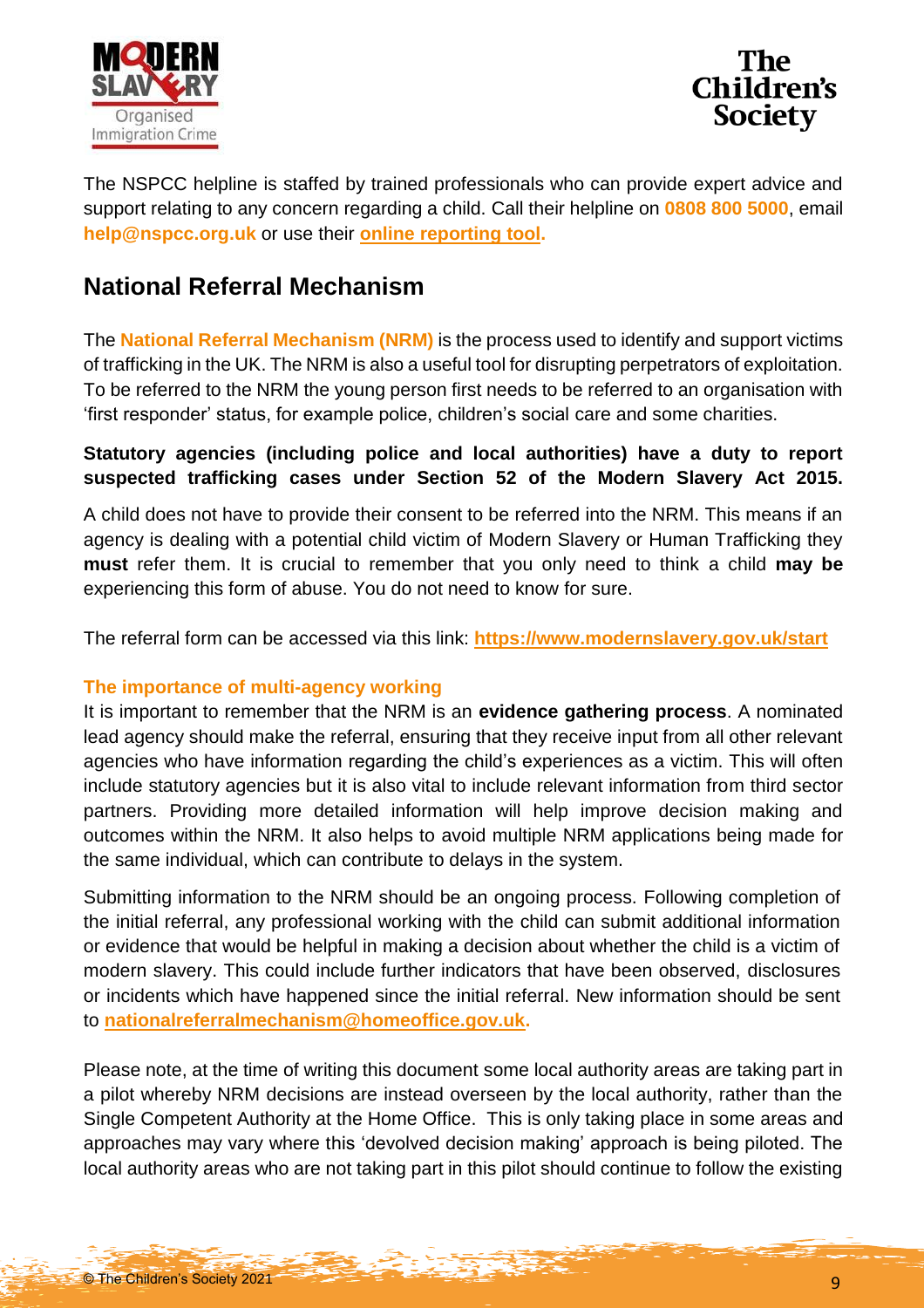



decision making process through the Single Competent Authority. You can find further details including information on which locations are taking part in this pilot **[here.](https://www.gov.uk/government/publications/piloting-devolving-decision-making-for-child-victims-of-modern-slavery/devolving-child-decision-making-pilot-programme-general-guidance-accessible-version)**

#### **What does the NRM decision mean?**

The decision making process has two steps:

1. A **Reasonable Grounds decision** should be made within five days.

This means **'I suspect but cannot prove'**, they are a victim.

2. Following this, a final **Conclusive Grounds decision** should be made.

This means '**'It is more likely than not'** they are a victim.

#### **Support for young people**

If a child receives a positive Conclusive Grounds decision from the Home Office then they should be provided with access to support to help them recover from their experiences, such as therapy. This support should be provided by social services and the NRM decision should be part of safeguarding decision making.

#### **Criminal decision making**

A positive conclusive grounds decision in the NRM is a crucial piece of evidence to guide criminal decision making.

If a person is identified as a victim of trafficking, this should affect the way they are treated if they are arrested or facing charges for a crime committed in connection with their exploitation. In this situation, trafficking victims also have the right to use the Section 45 defence as set out in the **[Modern Slavery Act 2015](https://www.legislation.gov.uk/ukpga/2015/30/contents/enacted)**. It is the responsibility of professionals to identify situations where the Section 45 defence may be relevant as children cannot be expected to understand or recognise that they have been trafficked.

There are some crimes which fall outside of the scope of the Modern Slavery Defence as set out in Schedule 4 of the Modern Slavery Act 2015. However, the young person's trafficking status should still be considered as a possible mitigating factor in sentencing decisions.

#### **Reconsideration requests**

A negative NRM decision does not mean the child or young person is not a victim of trafficking, it means that on the information available at the time, a balance of probability is not in the favour of them being a victim. First responders are provided with a detailed 'decision-minute' which explains the reasons for the negative decision. The decision can then be challenged